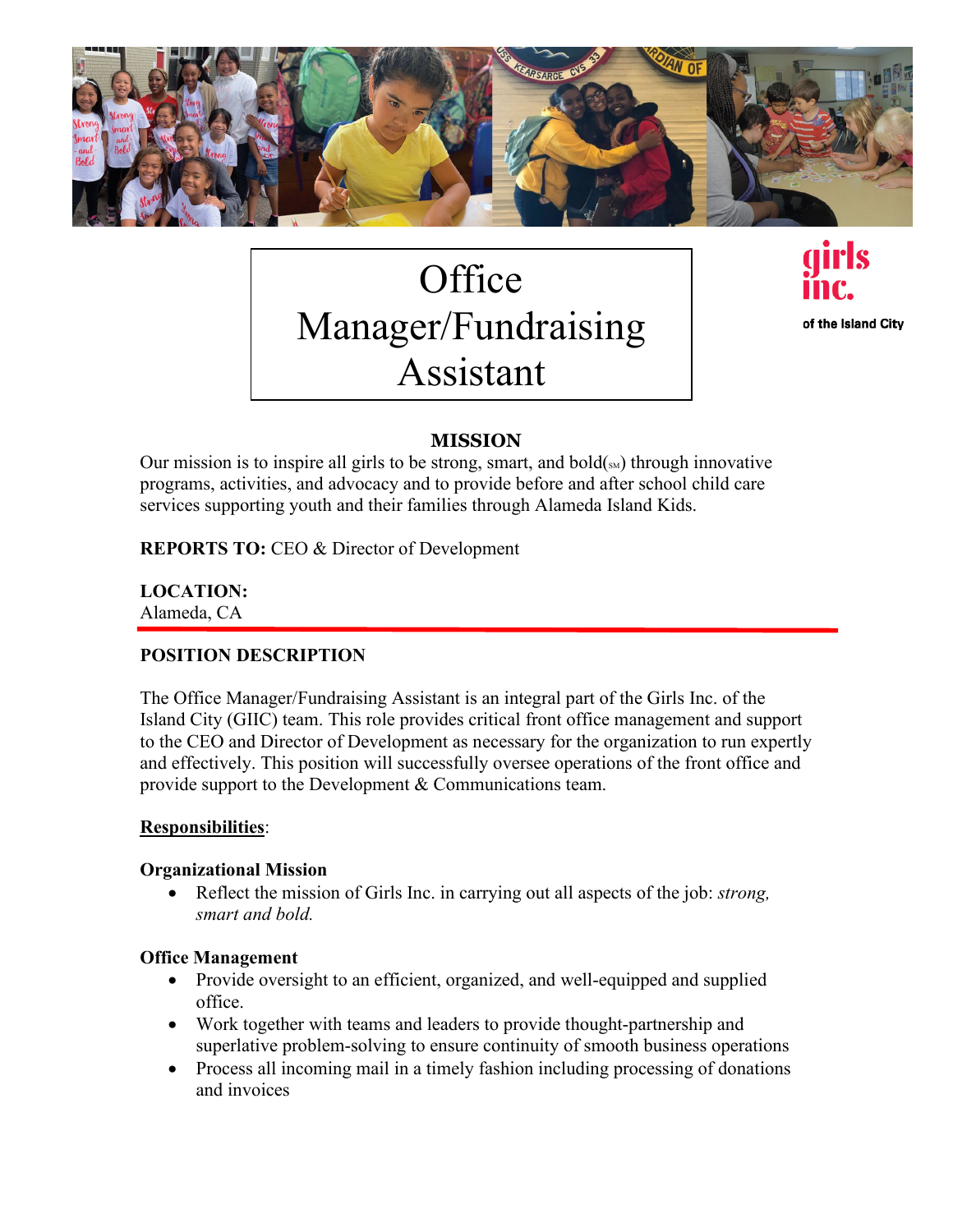- Lead/support development of policies and practices with regard to office procedures
- Maintain central office files; prepare new employee packets
- Create and maintain personnel files
- Manage insurance policy renewals
- Maintain a record of assigned building keys
- Process property tax payments
- Coordinate with tax preparer and CEO to file state and federal taxes
- Order, organize and store general office and custodial supplies
- Process travel arrangements for staff as needed
- Maintain electronic internal calendar for Meyers Center
- Coordinate maintenance and repair of household and program appliances
- Coordinate emergency plan including monitoring supplies
- Coordinate the process for updating bank signature cards
- Serve as the front-line staff member who interacts with the public, program participants, Board members and community leaders
- Assume majority of responsibility for answering and directing calls
- Accept and sort donations

## **CEO Support**

- Create and produce all materials as requested for Board meetings
- Perform administrative duties as requested
- Provide administrative support to Board of Directors as needed
- Assist with planning and coordination of Staff Appreciation Event

## **Development & Communications Team Support**

- Process all incoming donations
- Assist with data management
- Print and mail all thank you letters
- Lead planning and coordination of Annual Holiday Sale
- Manage the volunteer program, including supervising volunteers at events
- Assist with major donor mailings as needed
- Assist with all fundraising and cultivation events
- Take photos of on-site program activities

## **Qualifications:**

- Computer literacy-training and experience with Windows, Excel, Powerpoint, Publisher
- General office experience in reception; excellent oral and written communication skills; well-honed office management organizational skills; ability to set up and maintain filing and records systems
- Ability to operate, maintain and monitor use of copy machine, FAX machine and other office equipment